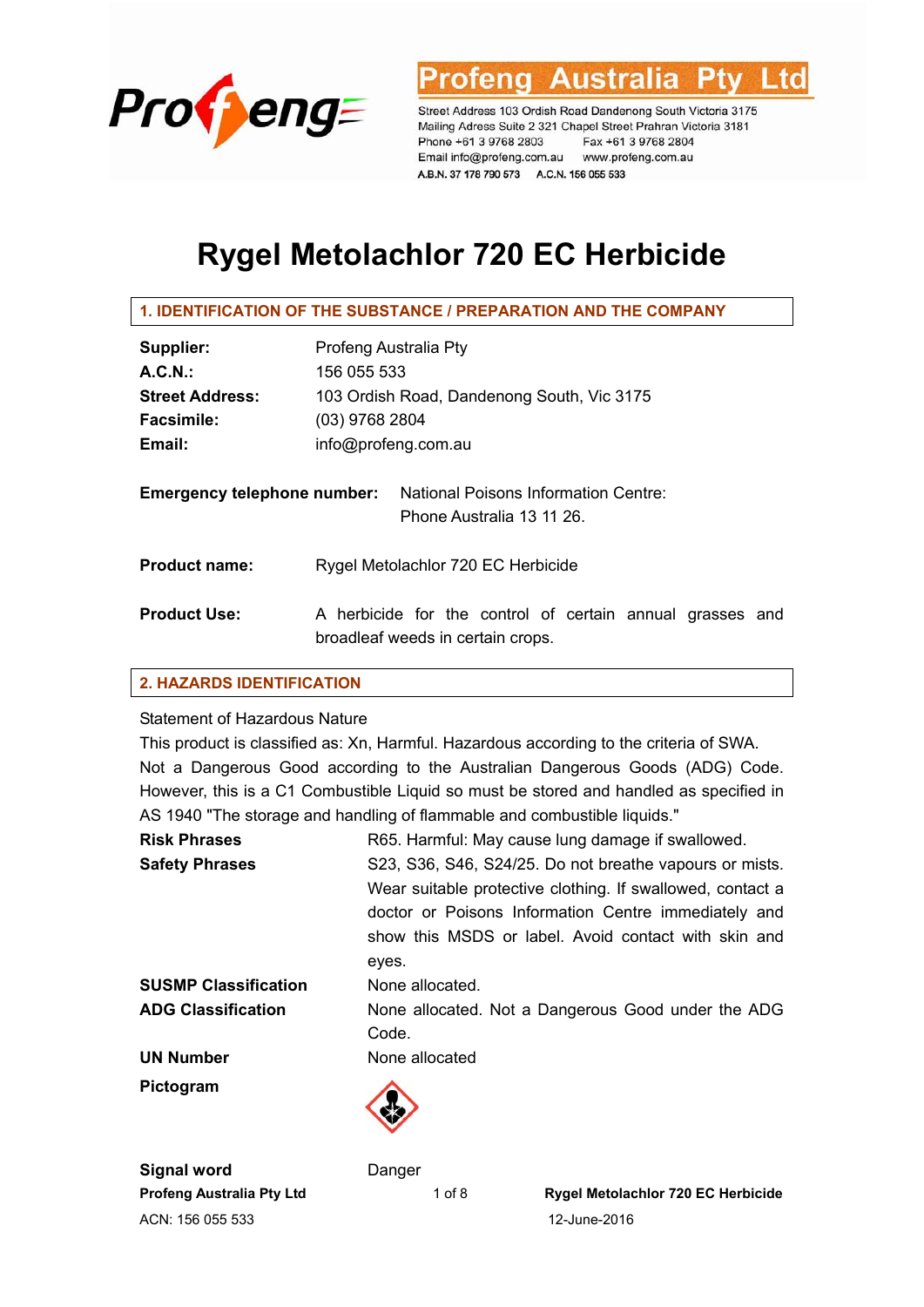

| Hazard statement(s)               |                                                         |
|-----------------------------------|---------------------------------------------------------|
| H <sub>22</sub> 7                 | Combustible liquid                                      |
| H304                              | May be fatal if swallowed and enters airways            |
| <b>Precautionary statement(s)</b> |                                                         |
| P <sub>2</sub> 11                 | Do not spray on an open flame or other ignition source. |
| P403+P235                         | Store in a well-ventilated place. Keep cool.            |
| P <sub>501</sub>                  | Dispose of contents/ container to an approved waste     |
|                                   | disposal plant                                          |

### **3. COMPOSITION / INFORMATION ON INGREDIENTS**

| Ingredients                     | <b>CAS No</b> | Conc,% |
|---------------------------------|---------------|--------|
| Metolachlor                     | 51218-45-2    | 720g/L |
| Other non-hazardous ingredients | secret        | to 100 |

This is a commercial product whose exact ratio of components may vary slightly. Minor quantities of other non hazardous ingredients are also possible.

The SWA TWA exposure value is the average airborne concentration of a particular substance when calculated over a normal 8 hour working day for a 5 day working week. The STEL (Short Term Exposure Limit) is an exposure value that may be equalled (but should not be exceeded) for no longer than 15 minutes and should not be repeated more than 4 times per day. There should be at least 60 minutes between successive exposures at the STEL. The term "peak" is used when the TWA limit, because of the rapid action of the substance, should never be exceeded, even briefly.

#### **4. FIRST AID MEASURES**

#### **General Information:**

**You should call The Poisons Information Centre if you feel that you may have been poisoned, burned or irritated by this product. The number is 13 1126 from anywhere in Australia (0800 764 766 in New Zealand) and is available at all times. Have this MSDS with you when you call.** 

- **Inhalation:** No first aid measures normally required. However, if inhalation has occurred, and irritation has developed, remove to fresh air and observe until recovered. If irritation becomes painful or persists more than about 30 minutes, seek medical advice.
- **Skin Contact:** Wash gently and thoroughly with water (use non-abrasive soap if necessary) for 10 minutes or until chemical is removed. If irritation persists, repeat flushing and obtain medical advice.

**Eye Contact:** Immediately flush the contaminated eye(s) with lukewarm, gently flowing

| Profeng Australia Pty Ltd | $2$ of $8$ | Rygel Metolachlor 720 EC Herbicide |
|---------------------------|------------|------------------------------------|
| ACN: 156 055 533          |            | 12-June-2016                       |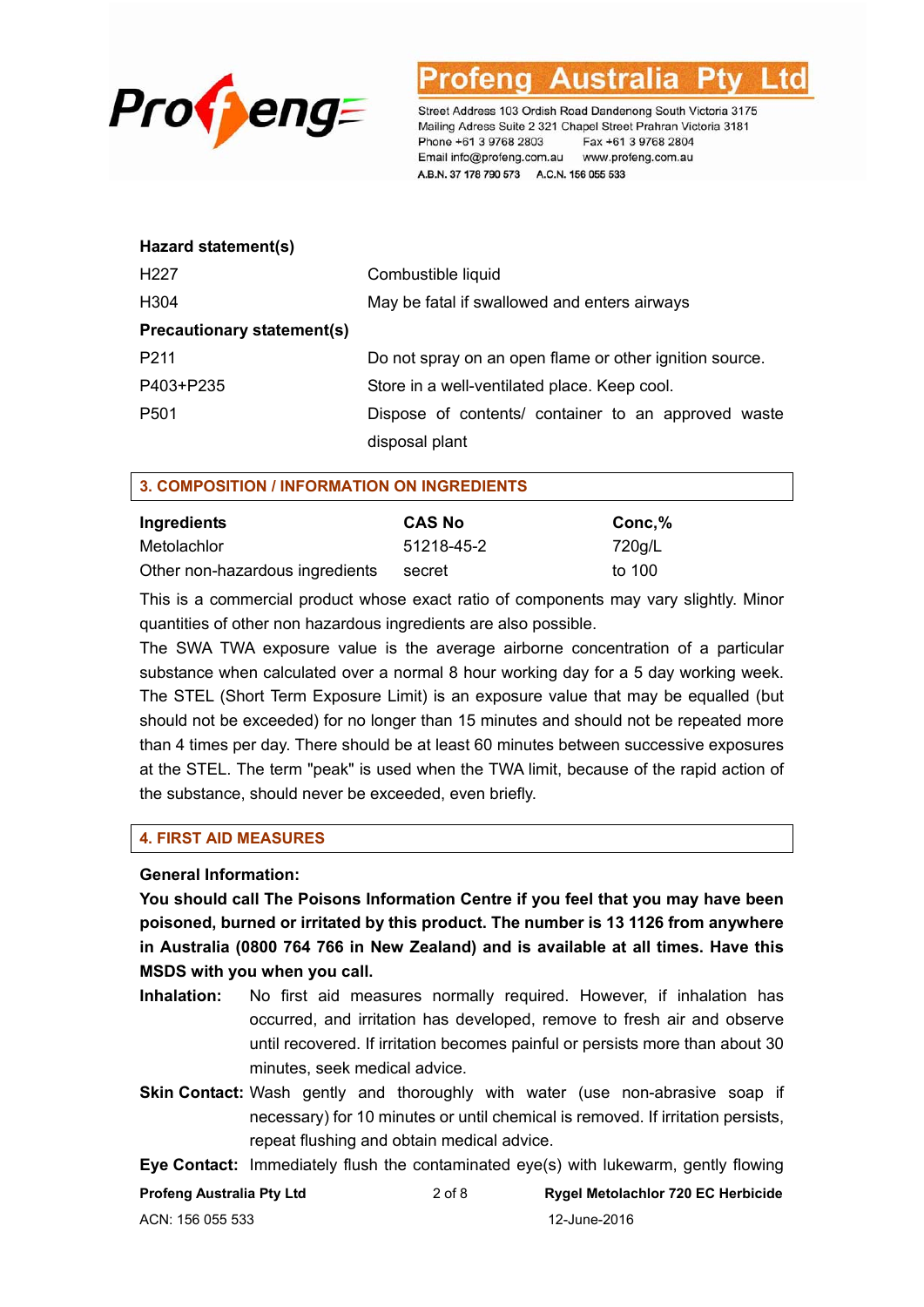

water for 5 minutes or until the product is removed, while holding the eyelid(s) open. Obtain medical advice immediately if irritation occurs. Take special care if exposed person is wearing contact lenses.

**Ingestion:** If product is swallowed or gets in mouth, do NOT induce vomiting; wash mouth with water and give some water to drink. If symptoms develop, or if in doubt contact a Poisons Information Centre or a doctor.

### **5. FIRE-FIGHTING MEASURES**

**Fire and Explosion Hazards**: This product is classified as a C1 combustible product. There is no risk of an explosion from this product under normal circumstances if it is involved in a fire. Violent steam generation or eruption may occur upon application of direct water stream on hot liquids. Vapours from this product are heavier than air and may accumulate in sumps, pits and other low-lying spaces, forming potentially explosive mixtures. They may also flash back considerable distances.

Fire decomposition products from this product may be toxic if inhaled. Take appropriate protective measures.

**Extinguishing Media:** Suitable extinguishing media are carbon dioxide, dry chemical, foam, water fog.

**Fire Fighting:** If a significant quantity of this product is involved in a fire, call the fire brigade.

| Flash point:                     | $>65^{\circ}$ C |
|----------------------------------|-----------------|
| <b>Upper Flammability Limit:</b> | No data         |
| <b>Lower Flammability Limit:</b> | No data         |
| <b>Autoignition temperature:</b> | No data         |
| <b>Flammability Class:</b>       | C <sub>1</sub>  |

#### **6. ACCIDENTAL RELEASE MEASURES**

**Accidental release:** In the event of a major spill, prevent spillage from entering drains or watercourses. As a minimum, wear overalls, goggles and gloves. Suitable materials for protective clothing include rubber, PVC. Eye/face protective equipment should comprise as a minimum, protective glasses and, preferably, goggles. If there is a significant chance that vapours or mists are likely to build up in the cleanup area, we recommend that you use a dust mask. Use a P1 mask, designed for use against mechanically generated particles, e.g. silica & asbestos. Usually, no respirator is necessary when using this product. However, if you have any doubts consult the Australian Standard mentioned below (section 8).

Stop leak if safe to do so, and contain spill. Absorb onto sand, vermiculite or other suitable absorbent material. If spill is too large or if absorbent material is not available, try to create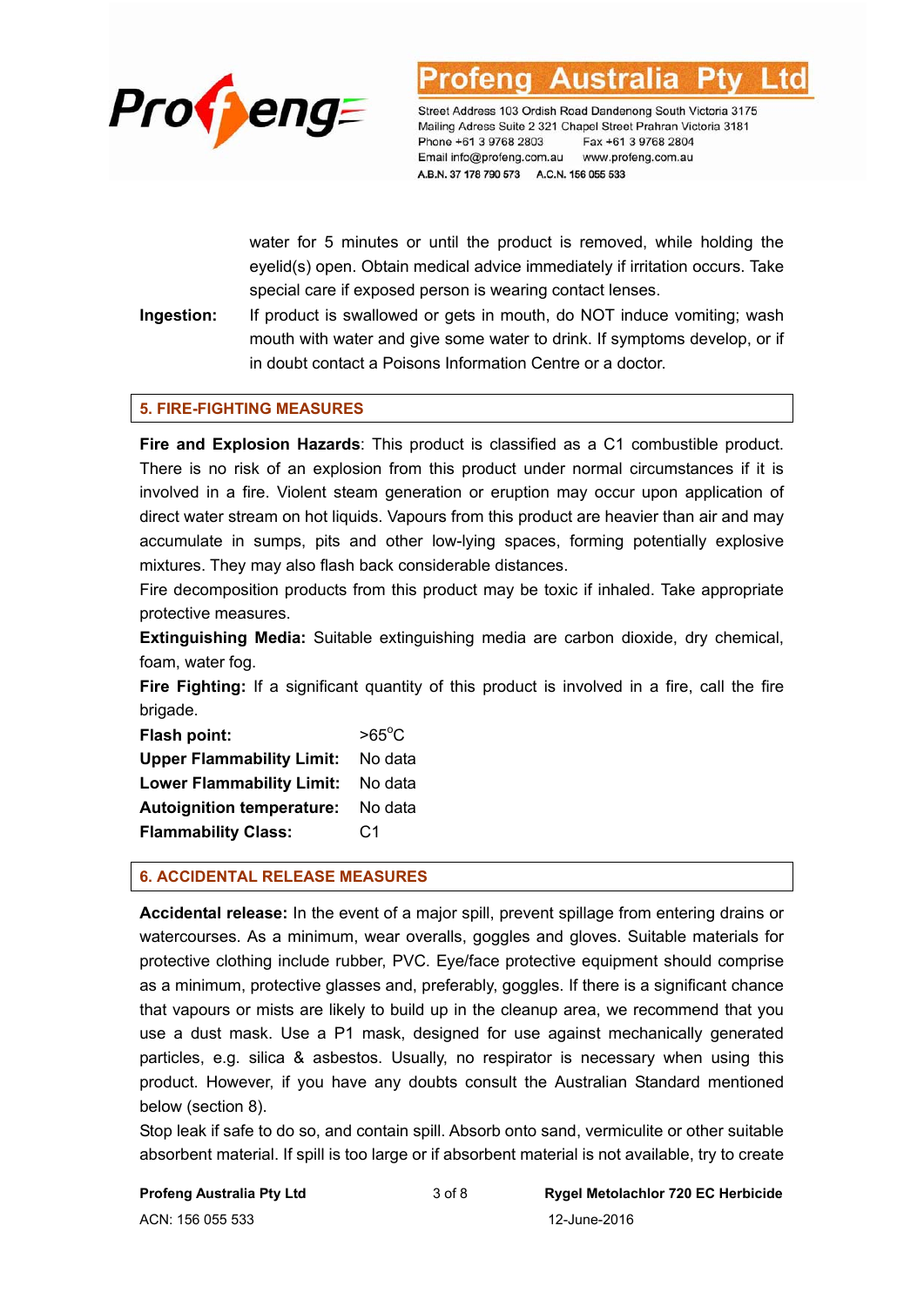

a dike to stop material spreading or going into drains or waterways. Sweep up and shovel or collect recoverable product into labelled containers for recycling or salvage, and dispose of promptly. Recycle containers wherever possible after careful cleaning. Refer to product label for specific instructions. After spills, wash area preventing runoff from entering drains. If a significant quantity of material enters drains, advise emergency services. Full details regarding disposal of used containers, spillage and unused material may be found on the label. If there is any conflict between this MSDS and the label, instructions on the label prevail. Ensure legality of disposal by consulting regulations prior to disposal. Thoroughly launder protective clothing before storage or re-use. Advise laundry of nature of contamination when sending contaminated clothing to laundry.

# **7. HANDLING AND STORAGE**

**Handling:** Keep exposure to this product to a minimum, and minimise the quantities kept in work areas. Check Section 8 of this MSDS for details of personal protective measures, and make sure that those measures are followed.

The measures detailed below under 'Storage' should be followed during handling in order to minimise risks to persons using the product in the workplace. Also, avoid contact or contamination of product with incompatible materials listed in Section 10.

**Storage:** This product is a Scheduled Poison. Observe all relevant regulations regarding sale, transport and storage of this schedule of poison. Protect this product from light. Store in the closed original container in a dry, cool, well ventilated area out of direct sunlight. Make sure that the product does not come into contact with substances listed under 'Incompatibilities' in Section 10. Some liquid preparations settle or separate on standing and may require stirring before use. Check packaging - there may be further storage instructions on the label.

#### **8. EXPOSURE CONTROLS / PERSONAL PROTECTION**

The following Australian Standards will provide general advice regarding safety clothing and The following Australian Standards will provide general advice regarding safety clothing and equipment:

Respiratory equipment: **AS/NZS 1715**, Protective Gloves: **AS 2161**, Industrial Clothing: **AS2919**, Industrial Eye Protection: **AS1336** and **AS/NZS 1337**, Occupational Protective Footwear: **AS/NZS2210**.

SWA Exposure Limits TWA (mg/m<sup>3</sup>) STEL (mg/m<sup>3</sup>)

**Exposure limits have not been established by SWA for any of the known significant ingredients in this product.** 

The ADI for Metolachlor is set at 0.08mg/kg/day. The corresponding NOEL is set at 7.5mg/kg/day. ADI means Acceptable Daily Intake and NOEL means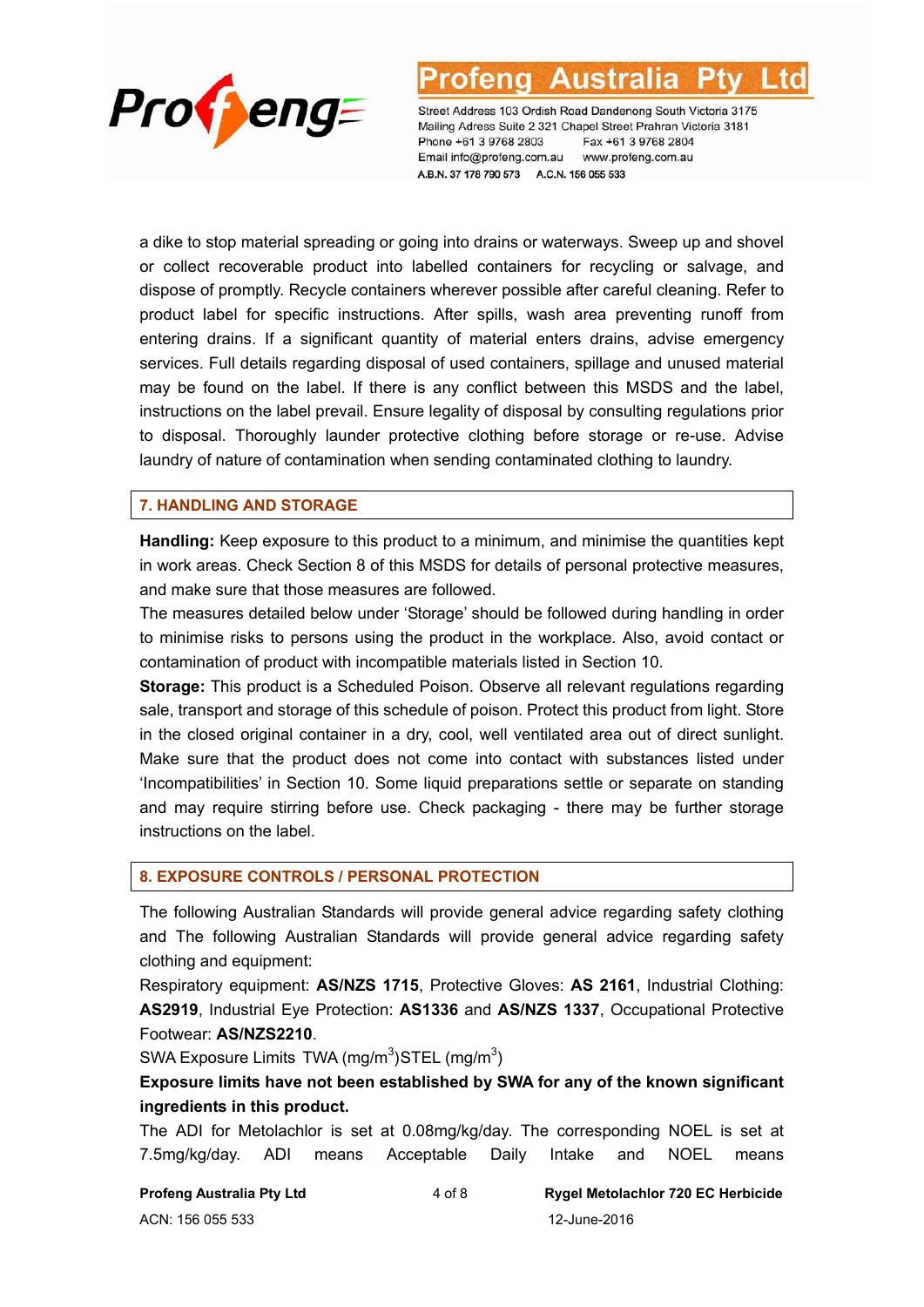

No-observable-effect-level. Values taken from Australian ADI List, Dec 2008.

No special equipment is usually needed when occasionally handling small quantities. The following instructions are for bulk handling or where regular exposure in an occupational setting occurs without proper containment systems.

**Ventilation:** This product should only be used in a well-ventilated area. If natural ventilation is inadequate, use of a fan is suggested.

**Eye Protection:** Eye protection such as protective glasses or goggles is recommended when this product is being used.

**Skin Protection:** If you believe you may have a sensitisation to this product or any of its declared ingredients, you should prevent skin contact by wearing impervious gloves, clothes and, preferably, apron. Make sure that all skin areas are covered. See below for suitable material types.

**Protective Material Types:** There is no specific recommendation for any particular protective material type.

**Respirator:** Usually, no respirator is necessary when using this product. However, if you have any doubts consult the Australian Standard mentioned above.

#### **9. PHYSICAL AND CHEMICAL PROPERTIES**

| Physical Description & colour: Orange-brown coloured liquid |                                                  |
|-------------------------------------------------------------|--------------------------------------------------|
| Odour:                                                      | Mild solvent odour                               |
| <b>Boiling Point:</b>                                       | No data available: >100°C at 100kPa              |
| <b>Freezing/Melting Point:</b>                              | No specific data. Liquid at normal temperatures. |
| <b>Volatiles:</b>                                           | No specific data. Expected to be low at 100°C.   |
| <b>Vapour Pressure:</b>                                     | No data                                          |
| <b>Vapour Density:</b>                                      | No data                                          |
| <b>Specific Gravity:</b>                                    | 1.062                                            |
| <b>Water Solubility:</b>                                    | Emulsifiable                                     |
| pH:                                                         | 6.3 approx (1% in water)                         |
| <b>Volatility:</b>                                          | No data                                          |
| <b>Odour Threshold:</b>                                     | No data                                          |
| <b>Evaporation Rate:</b>                                    | No data                                          |
| <b>Coeff Oil/water Distribution:</b>                        | No data                                          |
| <b>Autoignition temp:</b>                                   | No data                                          |

#### **10. STABILITY AND REACTIVITY**

**Reactivity:** This product is unlikely to react or decompose under normal storage conditions. However, if you have any doubts, contact the supplier for advice on shelf life properties.

| <b>Profeng Australia Pty Ltd</b> |  |
|----------------------------------|--|
| ACN: 156 055 533                 |  |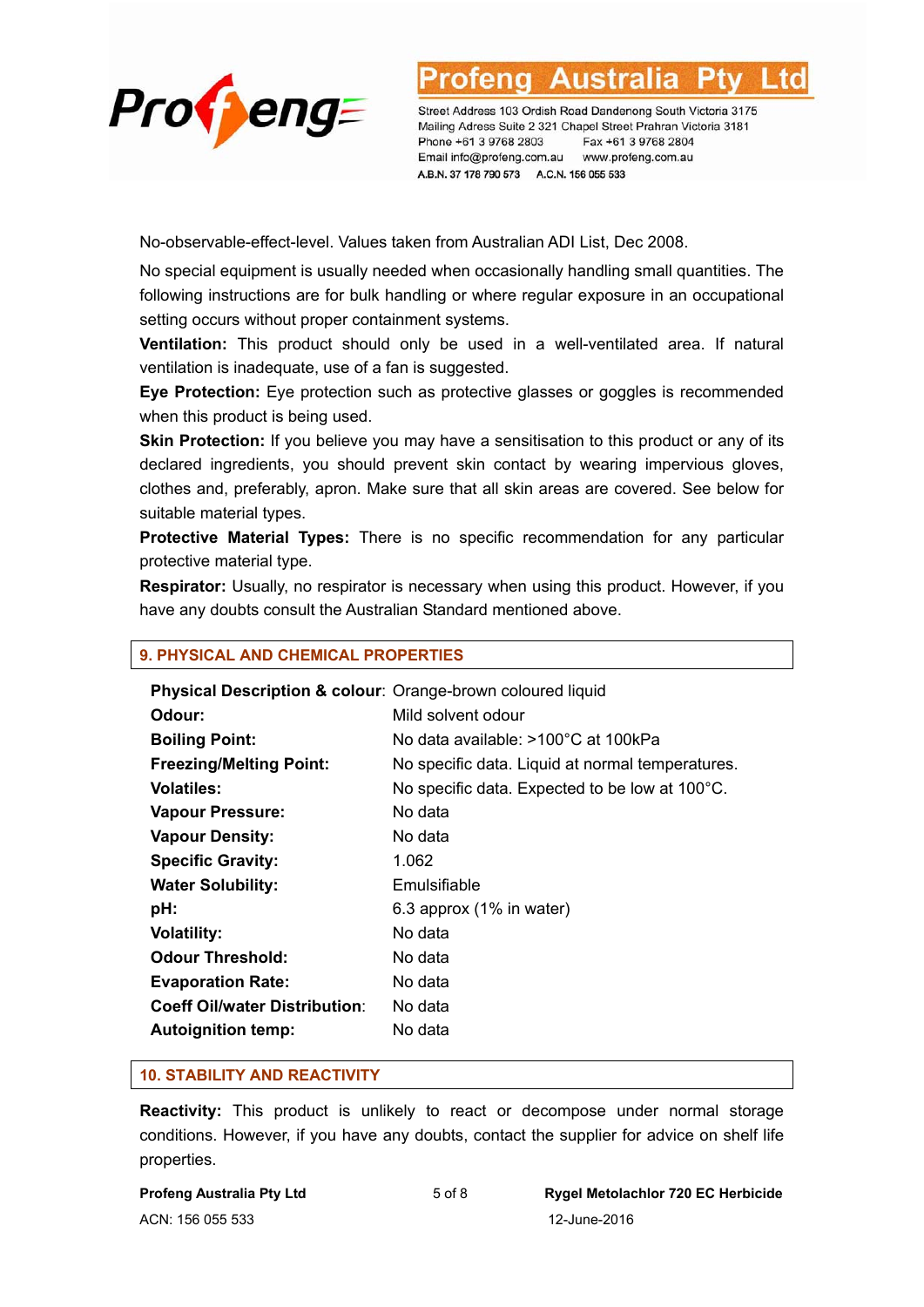

Austra

Street Address 103 Ordish Road Dandenong South Victoria 3175 Mailing Adress Suite 2 321 Chapel Street Prahran Victoria 3181 Phone +61 3 9768 2803 Fax +61 3 9768 2804 Email info@profeng.com.au www.profeng.com.au A.B.N. 37 178 790 573 A.C.N. 156 055 533

**Conditions to Avoid:** Store in the closed original container in a dry, cool, well-ventilated area out of direct sunlight.

**Incompatibilities:** strong acids, strong bases, strong oxidising agents.

**Fire Decomposition:** Carbon dioxide, and if combustion is incomplete, carbon monoxide and smoke. Nitrogen and its compounds, and under some circumstances, oxides of nitrogen. Occasionally hydrogen cyanide gas in reducing atmospheres. Hydrogen chloride gas, other compounds of chlorine. Water. Carbon monoxide poisoning produces headache, weakness, nausea, dizziness, confusion, dimness of vision, disturbance of judgment, and unconsciousness followed by coma and death.

**Polymerisation:** This product will not undergo polymerisation reactions.

#### **11. TOXICOLOGICAL INFORMATION**

**Toxicity:** An information profile for Metolachlor is available at http://extoxnet.orst.edu/pips/ghindex.html

**Acute toxicity:** Metolachlor is harmful by ingestion. The reported oral LD<sub>50</sub> in rats for technical grade Metolachlor is from 1200mg/kg to 2780mg/kg. It is practically nontoxic by skin exposure, with a reported dermal  $LD_{50}$  of greater than 2000mg/kg. Technical Metolachlor is a skin sensitizer in guinea pigs, and causes slight irritation and mild eye irritation in rabbits. The 4-hour rat inhalation  $LC_{50}$  of greater than 4.3mg/L indicates slight toxicity via this route. Human exposure most commonly occurs through skin or eye contact. Signs of human intoxication from Metolachlor exposure include abdominal cramps, anaemia, shortness of breath, dark urine, convulsions, diarrhoea, jaundice, weakness, nausea, sweating, and dizziness.

**Chronic toxicity:** While Metolachlor is not readily absorbed by the skin, repeated dermal exposures may create skin sensitization, especially among those who work with Metolachlor. In rats fed Metolachlor for 90 days, no effects were noted at about 90mg/kg/day. In a 2-year study of mice, a similar no-effect level was found, but doses of about 300mg/kg/day caused decreased body weight gain.

**Reproductive effects:** In two long-term rat reproduction studies, mating, gestation, lactation, and fertility were not affected at doses of 50mg/kg/day. However, pup weights and parental food consumption decreased at this low dose. The evidence suggests that Metolachlor is not likely to have an effect on reproduction in humans under normal circumstances.

**Teratogenic effects:** Metolachlor caused no birth defects in rats at maternal doses of 300mg/kg/day administered during critical periods of gestation (organogenesis), although some delayed or abnormal development in offspring was seen at this dose. These data indicate that teratogenic and developmental effects in humans are unlikely at expected levels of exposure.

**Profeng Australia Pty Ltd** 6 of 8 **Rygel Metolachlor 720 EC Herbicide**  ACN: 156 055 533 12-June-2016 **Mutagenic effects:** Metolachlor tested negative in two bacterial assays. Also, no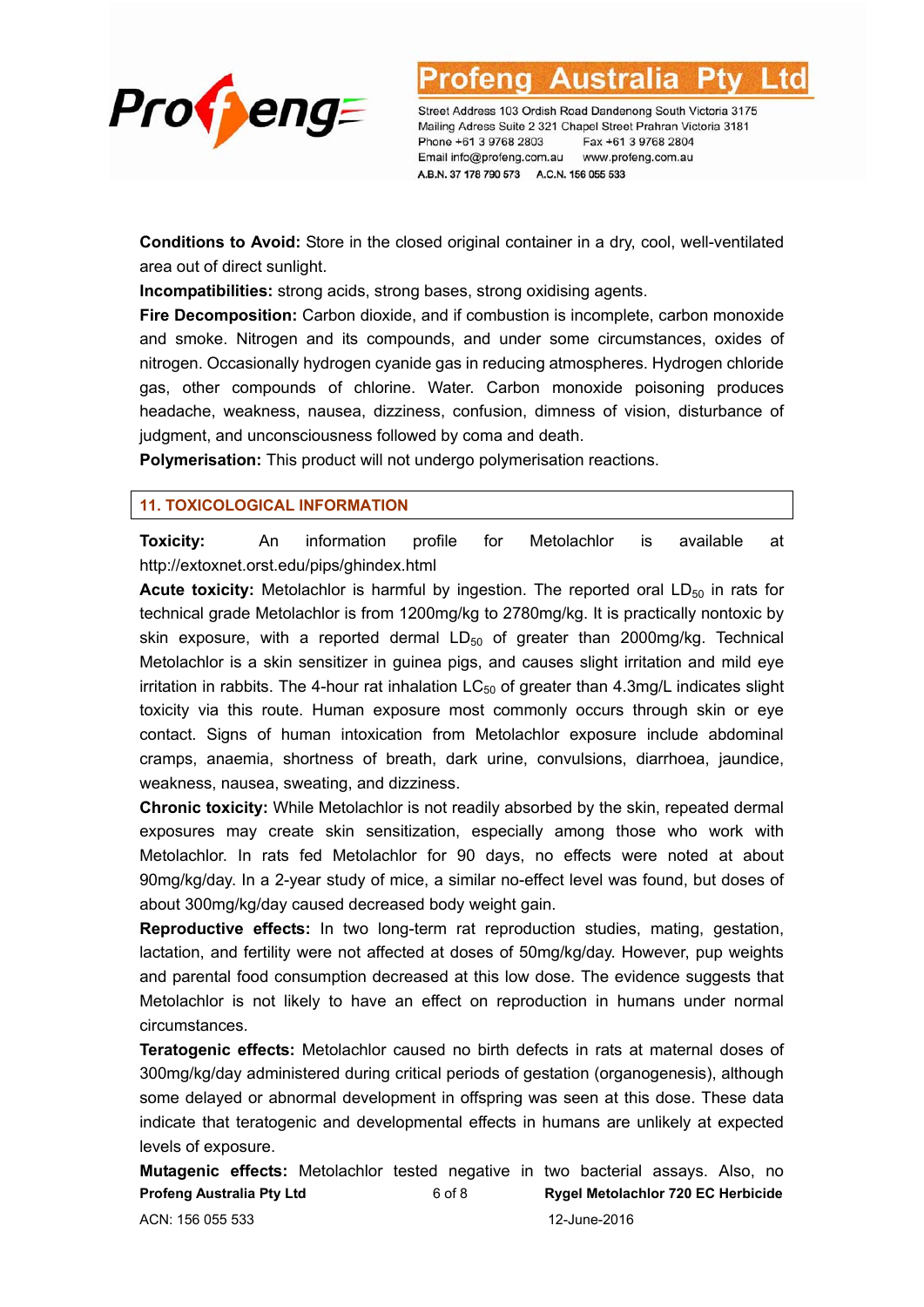

mutagenicity effects were noted in a standard mouse test. From this evidence it is unlikely that the compound is mutagenic.

**Carcinogenic effects:** Male and female mice exposed to doses up to 100mg/kg/day for 18 to 20 months did not develop cancer, nor did male rats at doses of up to 150mg/kg/day over a 2-year period. From these data, it seems unlikely that Metolachlor is carcinogenic in humans.

**Organ toxicity:** Exposure to Metolachlor can damage the liver and cause irritation of the skin, eyes, and mucous membranes. It has also caused skin sensitization in guinea pigs.

**Fate in humans and animals:** Studies show that orally administered Metolachlor is quickly broken down into metabolites and is almost totally eliminated in the urine and faeces of goats, rats, and poultry. Metolachlor itself was not detected in the urine, faeces, or body tissues.

#### **Classification of Hazardous Ingredients**

Ingredient Risk Phrases

No ingredient mentioned in the HSIS Database is present in this product at hazardous concentrations.

#### **12. ECOLOGICAL INFORMATION**

This product is not readily biodegradable. However, likely to degrade slowly in the soil or water and not cause long term problems.

**Breakdown in soil and groundwater:** Metolachlor is moderately persistent in the soil environment. Half-lives of 15 to 70 days in different soils have been observed. Soils with significant soil water content may show more rapid breakdown.

**Breakdown in water:** Metolachlor is highly persistent in water over a wide range of water acidity. Its half-life at 20°C is more than 200 days in highly acid waters, and is 97 days in highly basic waters. Metolachlor is also relatively stable in water under natural sunlight.

**Breakdown in vegetation:** Metolachlor, applied before plants emerge, is absorbed through shoots just above the seed, and may be absorbed from the soil into and through the roots. This chemical acts by inhibiting the production of essential plant components like chlorophylls, enzymes, and other proteins. Metolachlor is a growth inhibitor affecting root and shoot growth after seeds have germinated.

#### **13. DISPOSAL CONSIDERATIONS**

**Disposal:** Special help is available for the disposal of Agricultural Chemicals. The product label will give general advice regarding disposal of small quantities, and how to cleanse containers. However, for help with the collection of unwanted rural chemicals, contact ChemClear 1800 008 182 http://www.chemclear.com.au/ and for help with the disposal of empty drums, contact DrumMuster http://www.drummuster.com.au/ where you will find

ACN: 156 055 533 12-June-2016